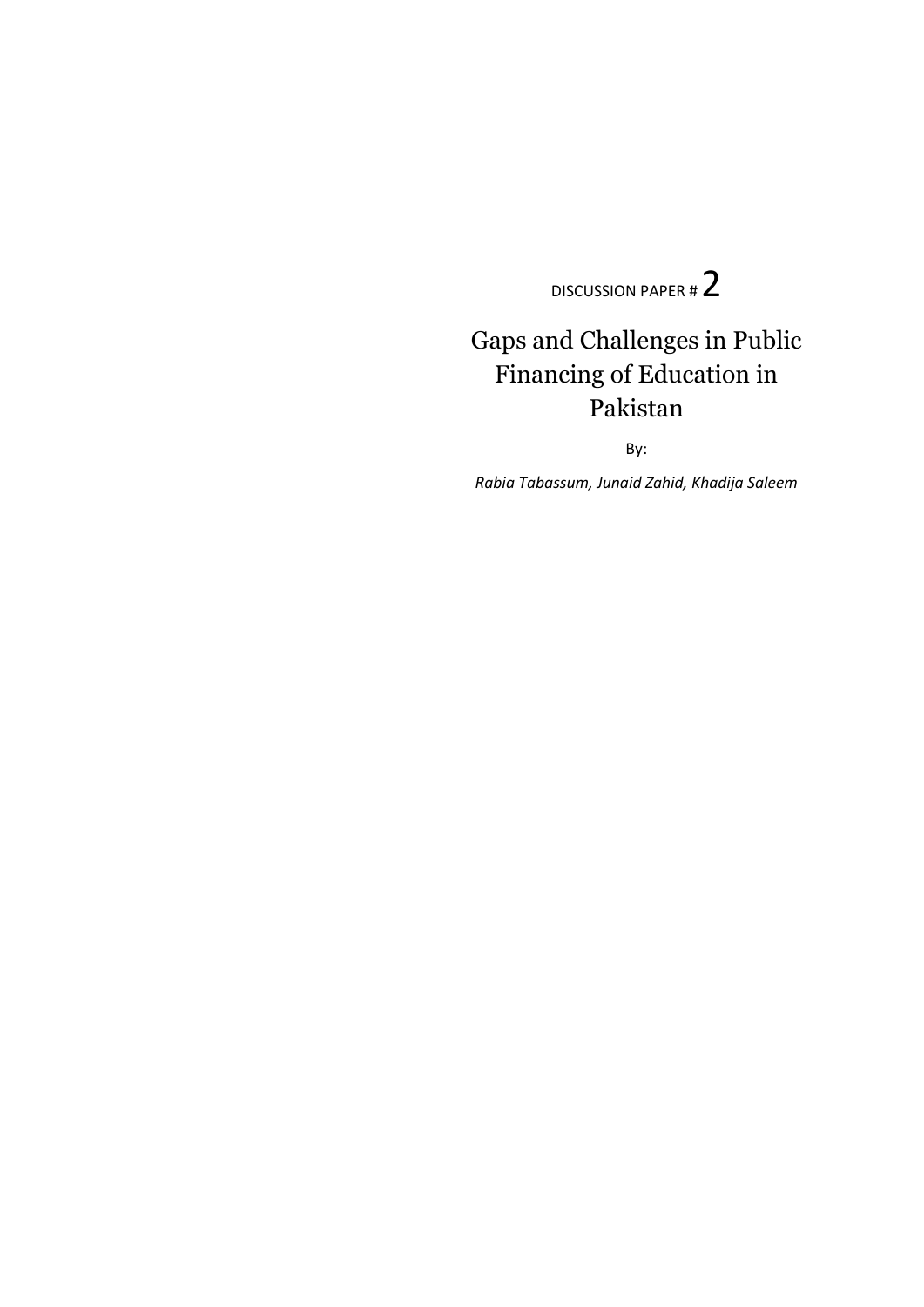All rights reserved. No part of this paper may be reproduced or transmitted in any form or by any means, electronic or mechanical, including photocopying, recording or information storage and retrieval system, without prior written permission of the publisher.

A publication of the Sustainable Development Policy Institute (SDPI).

The opinions expressed in the papers are solely those of the authors, and publishing them does not in any way constitute an endorsement of the opinion by the SDPI.

Sustainable Development Policy Institute is an independent, non-profit research institute on sustainable development.

**First edition:** December 2016

© 2016 by the Sustainable Development Policy Institute

**Mailing Address:** PO Box 2342, Islamabad, Pakistan **Telephone:** 0092-51-2278134, 2278136, 2277146, 2270674-76 **Fax:** 0092-51-2278135, **URL:** www.sdpi.org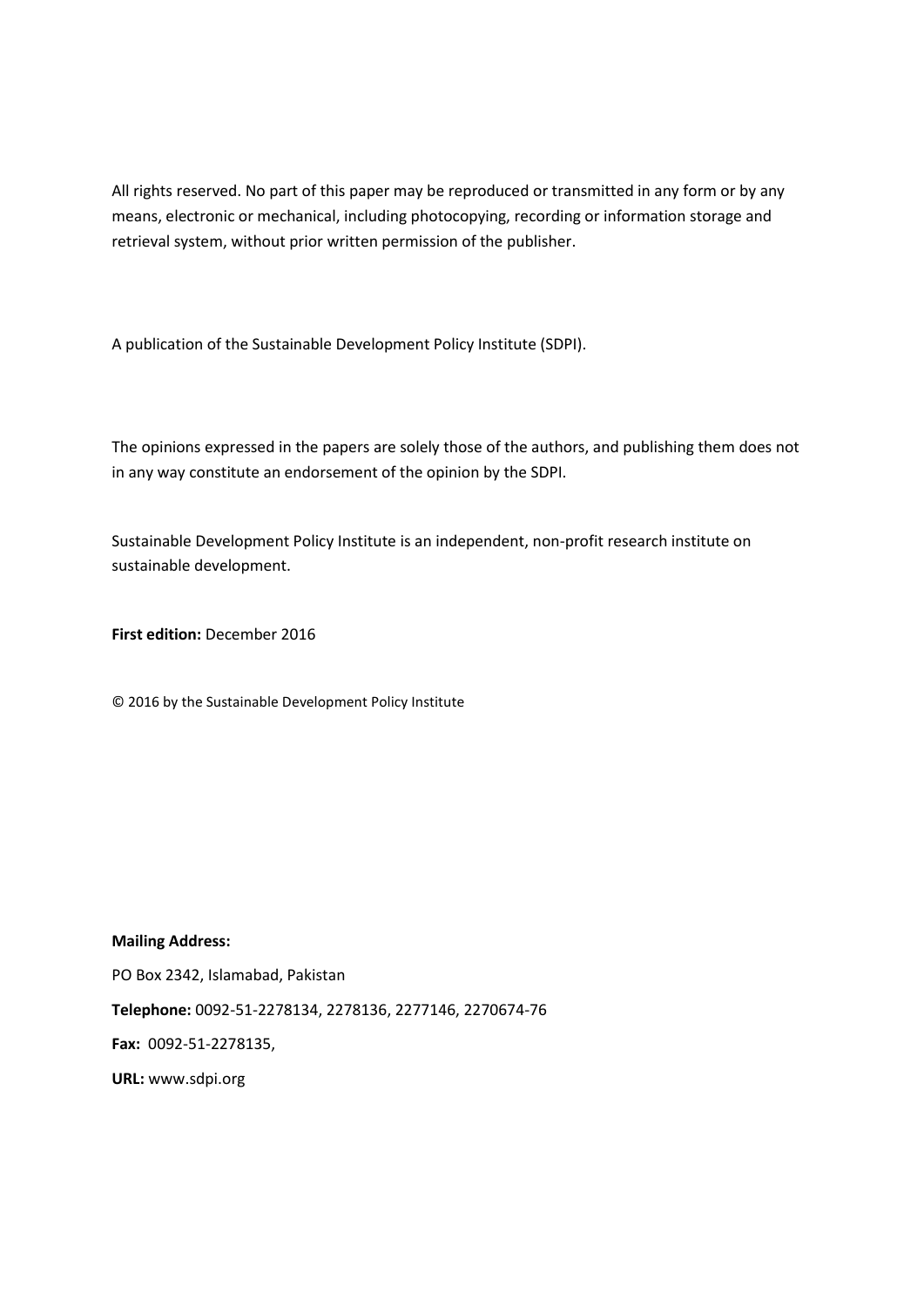## Contents

| 2. |      |  |  |  |  |  |
|----|------|--|--|--|--|--|
| 3. |      |  |  |  |  |  |
|    |      |  |  |  |  |  |
|    | 3.2. |  |  |  |  |  |
|    | 3.3. |  |  |  |  |  |
|    | 3.4. |  |  |  |  |  |
|    | 3.5. |  |  |  |  |  |
|    | 3.6. |  |  |  |  |  |
|    |      |  |  |  |  |  |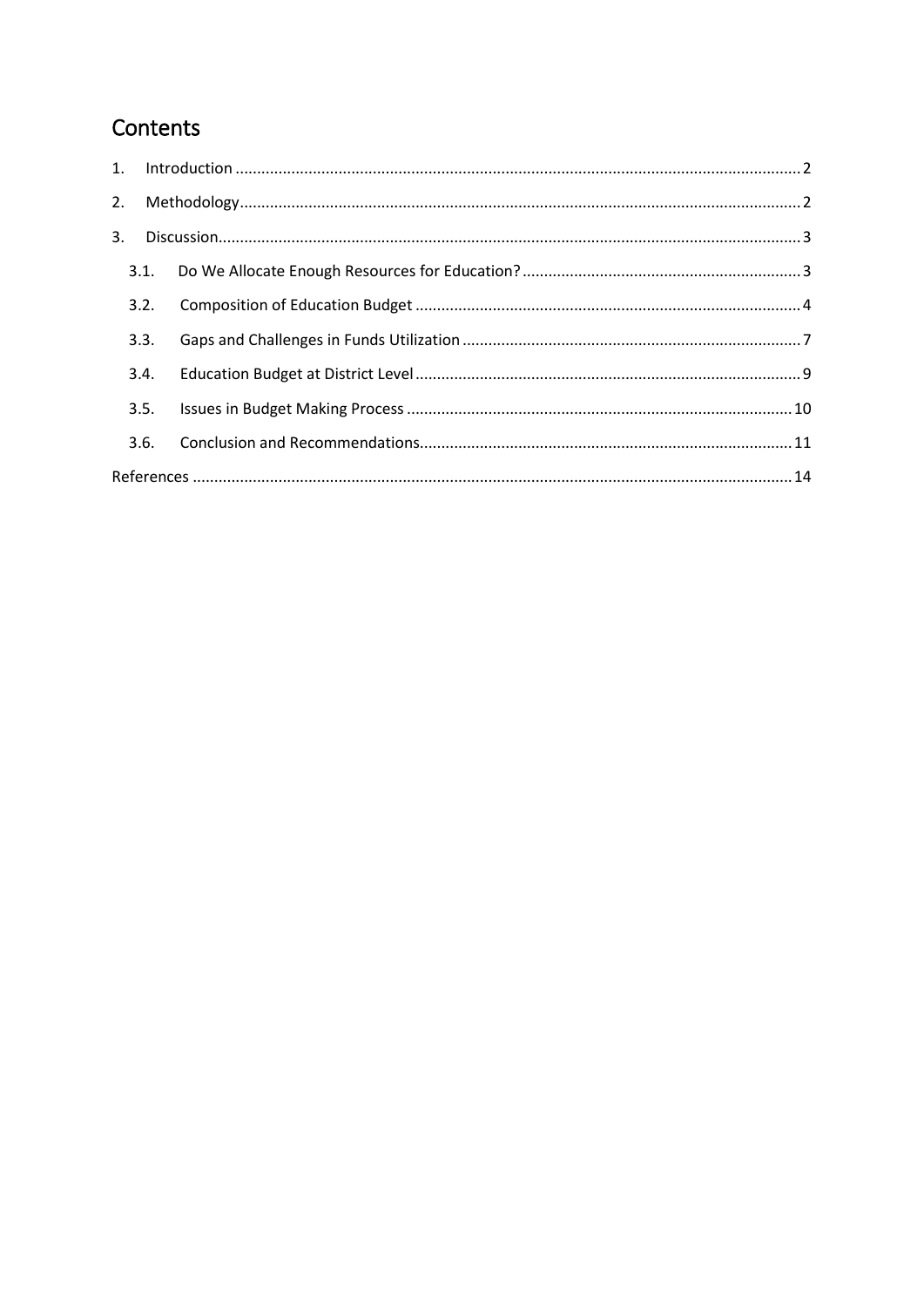# List of Figures

| Figure 3: Breakdown of Education Budget into Current & Development Budget5        |  |
|-----------------------------------------------------------------------------------|--|
| Figure 4: Breakdown of Education Current Budget into Salary & Non-Salary Budget 5 |  |
|                                                                                   |  |
|                                                                                   |  |
|                                                                                   |  |
|                                                                                   |  |

## **List of Tables**

**Table 1:** [Variation between Actual Spending and Total Allocated Funds in FY13 at Federal Level........8](#page-12-1)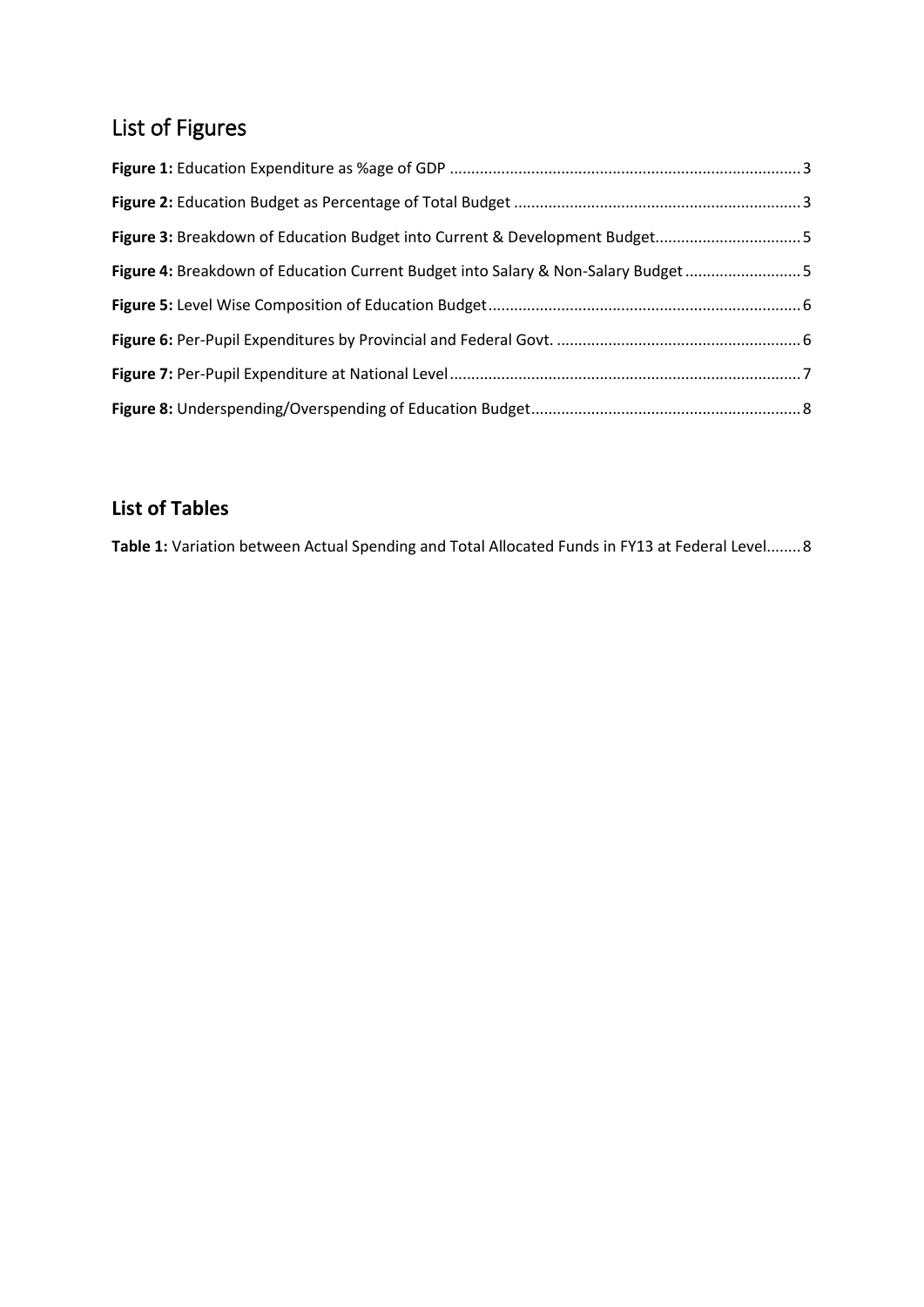## **List of Acronyms**

| <b>ADP</b>    | <b>Annual Development Programmes</b>                             |
|---------------|------------------------------------------------------------------|
| <b>BCL</b>    | <b>Budget Call Letters</b>                                       |
| CADD          | Capital Administration and Development Division                  |
| <b>CGPA</b>   | Center for Governance and Public Accountability                  |
| <b>CPDI</b>   | Center for Peace and Development Initiative                      |
| <b>CGA</b>    | <b>Controller General of Accounts</b>                            |
| <b>DDO</b>    | Drawing & Disbursing Officers                                    |
| GDP           | <b>Gross Domestic Product</b>                                    |
| I-SAPS        | Institute of Social and Policy Sciences                          |
| <b>OOSC</b>   | Out-of-School Children                                           |
| <b>PCE</b>    | Pakistan Coalition for Education                                 |
| <b>PES</b>    | <b>Pakistan Education Statistics</b>                             |
| <b>PPE</b>    | Per-Pupil Expenditure                                            |
| <b>PRSP</b>   | Poverty Reduction Strategy Paper                                 |
| <b>PIFRA</b>  | Project to Improve Financial Reporting and Auditing              |
| <b>RTE</b>    | <b>Right To Education</b>                                        |
| <b>SNE</b>    | Schedule of New Expenditures                                     |
| SNG           | <b>Sub-National Governance</b>                                   |
| <b>SDGs</b>   | Sustainable Development Goals                                    |
| <b>UNDP</b>   | United Nations Development Programme                             |
| <b>UNESCO</b> | United Nations Educational, Scientific and Cultural Organization |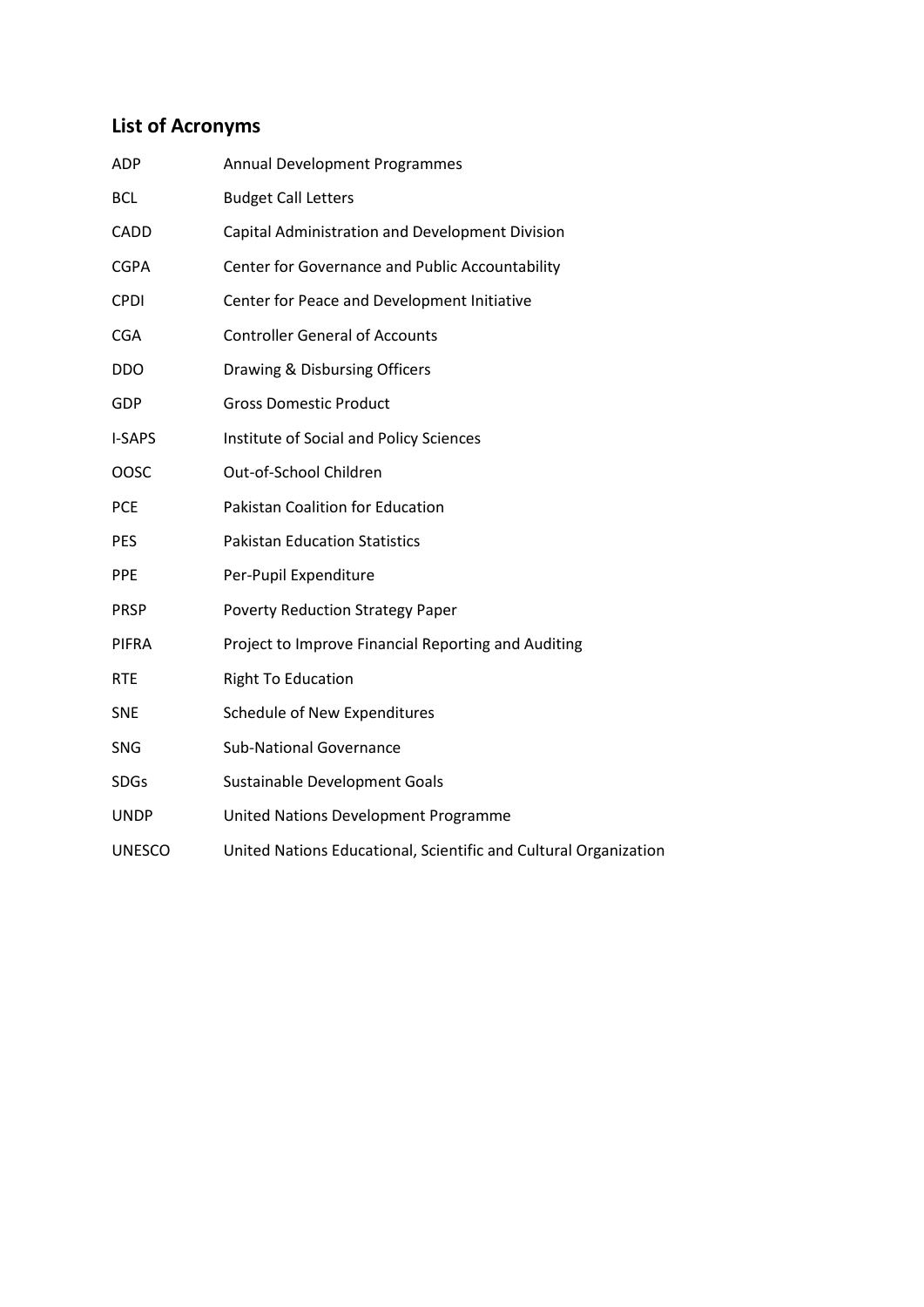### **Abstract**

The study aims to analyse the existing resource allocation to education sector and identify what improvements in the allocation and utilization of resources can be made to enable Pakistan to attain the proposed targets of Sustainable Development Goals in education and to implement the Right to Education Act. Utilizing the data of different education financing indicators, the arguments regarding resource allocation in education sector by federal and provincial governments has been built in this study. Moreover, the effectiveness of allocated resources is also part of the discussion. Since the responsibility of education is devolving down to the districts after adopting Local Government Acts in the Punjab and Khyber Pakhtunkhwa, district level financing of education by the district government has also been discussed in this paper. This study attempts to highlight various aspects of funds' utilization and the reasons behind the misallocation of funds within the sector.

**Keywords:** Education, Public Financing, Resource Allocation, Funds' Utilization, Budget Making, Resource Effectiveness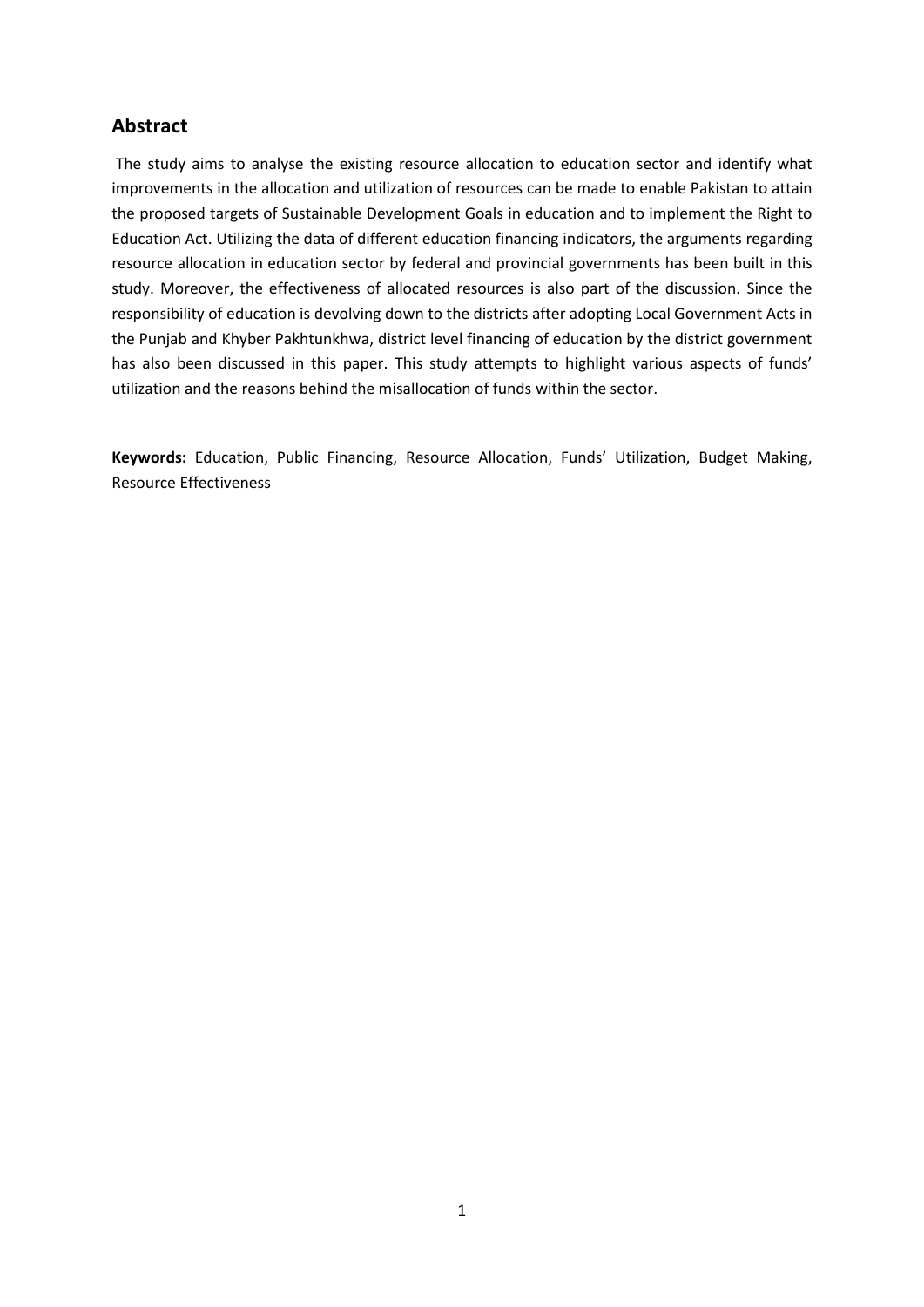## <span id="page-6-0"></span>1. Introduction

Adequate resource provision is crucial to achieve the educational targets that include access, quality, transition, retention and environment. The failure in achieving the education targets of Millennium Development Goals (UNDP) urges government to explore the resource adequacy for education along with other factors. Now, Sustainable Development Goals (SDGs) and Article 25-  $A<sup>1</sup>$  that makes the government responsible for free education to children till the age of 16 add more obligations to the government and hence it is required to revise policies with more effective planning of their implementation.

This study highlights different aspects of public financing of education in Pakistan by analyzing the proportion between resource allocations and educational outcomes. Since it is the government's responsibility to provide opportunities and resources for quality education, that's why the study aims to review and analyze resource allocation in education budget making by the government. The study also evaluates and justifies the pattern of government spending on education and its composition. Following questions and aspects have been addressed in this study:

- Are existing resources enough to meet the educational requirements in the country?
- What is the pattern of spending and allocation priorities in education sector?
- What are the key issues in funds' utilization and budget making process? (a process for resource allocation)

## <span id="page-6-1"></span>2. Methodology

**.** 

National and provincial level secondary data for the past five years has been used in the study to review the patterns in public spending. The main indicators used in the study are: educational expenditures as percentage of Gross Domestic Product (GDP) and as percentage of total budget, level-wise (primary, middle and tertiary) distribution of education budget, budget utilization, and per-child expenses. Furthermore, data for composition of education budget into current, development, salary and non-salary budget has also been used to discover the government priorities in funds' allocation within the education sector.

Basic statistical computation, i.e. percentage shares and percentage differences for abovementioned indicators were calculated for analysis.

Other important issues, for which data was not available, evidenced from literature has been quoted and discussed in detail in relevant sections to highlight those important issues as well.

<sup>1</sup> Article 25-A: "The state shall provide free and compulsory education to ALL children of the age of five to sixteen years in such manner as may be determined by law."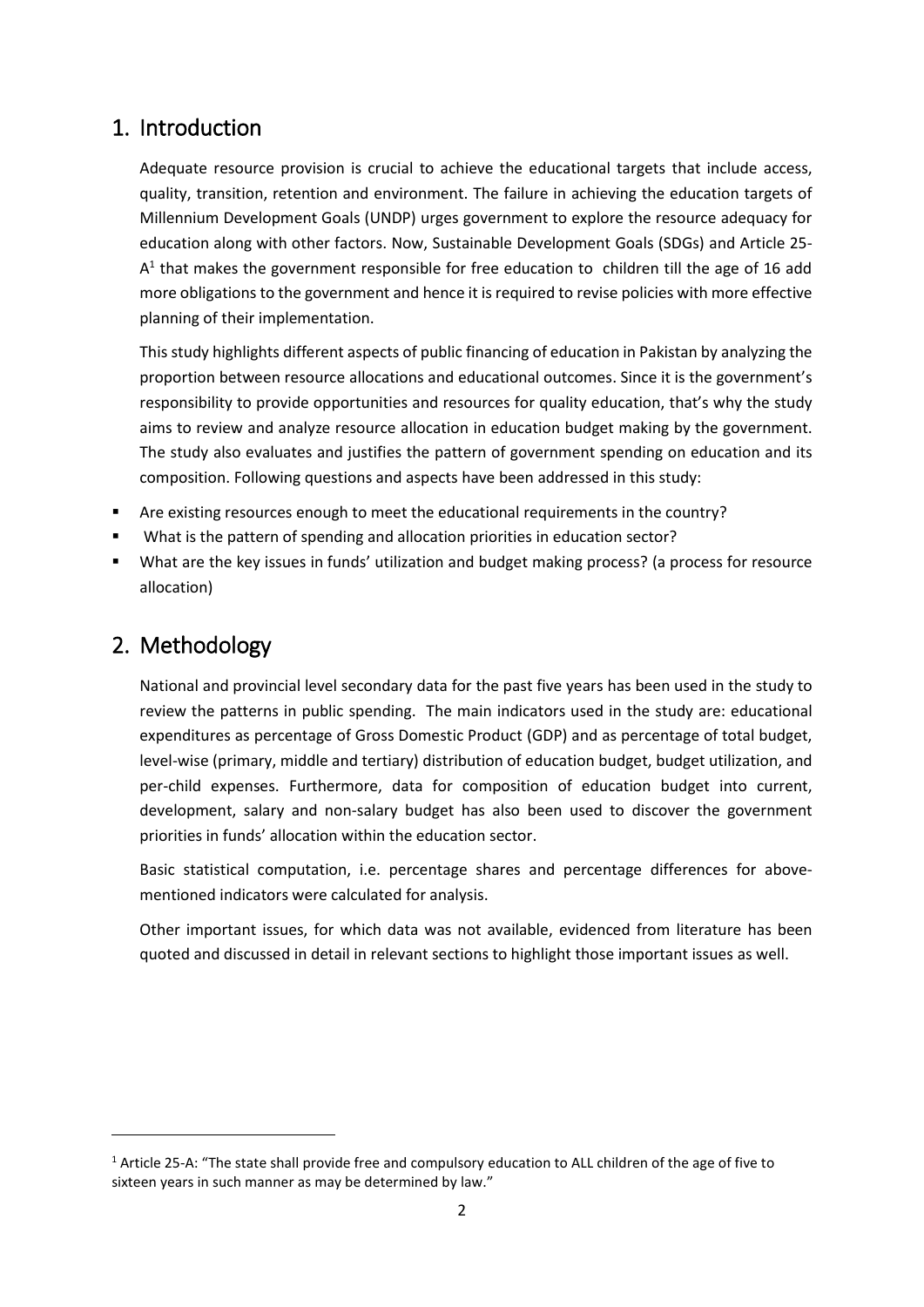## <span id="page-7-0"></span>3. Discussion



#### <span id="page-7-1"></span>3.1. Do We Allocate Enough Resources for Education?

\*Provisional Education Expenditures (It represents the national level data including provinces and federal govt.)

Source[: PRSP](http://www.finance.gov.pk/prsp_report.html) Budgetary Expenditures 2011-15 and Economic Survey 2014-15

In Pakistan, the government expenditure (federal & provincial) on education is around two per cent of GDP that puts Pakistan in the list of countries' spending lower portion of their GDP on education. It is lowest even among South Asian and neighbouring countries. Bhutan, Afghanistan, Nepal, India and Iran are placed at higher positions by spending 5.9%, 4.8%, 4.7%, 3.8% and 2.93% of GDP on education respectively<sup>2</sup>.

[Malik and Naveed](http://ceid.educ.cam.ac.uk/researchprogrammes/recoup/publications/workingpapers/WP42_RECOUP_Pakistan_financing_paper.pdf) (2005) also derived the same kind of result of lower spending on education from the data of 1995-2005.

After the 18<sup>th</sup> Amendment, the education ministry devolved to provinces and now provincial governments are responsible for education-related matters. Provincial governments started allocating around 20% of their total budget for education.



1

*Figure 2: Education Budget as Percentage of Total Budget*

*Source: Provincial and Federal Budget Documents 2016-17*

<sup>&</sup>lt;sup>2</sup> Source: UNESCO Institute for Statistics. This data is of the latest available year for each country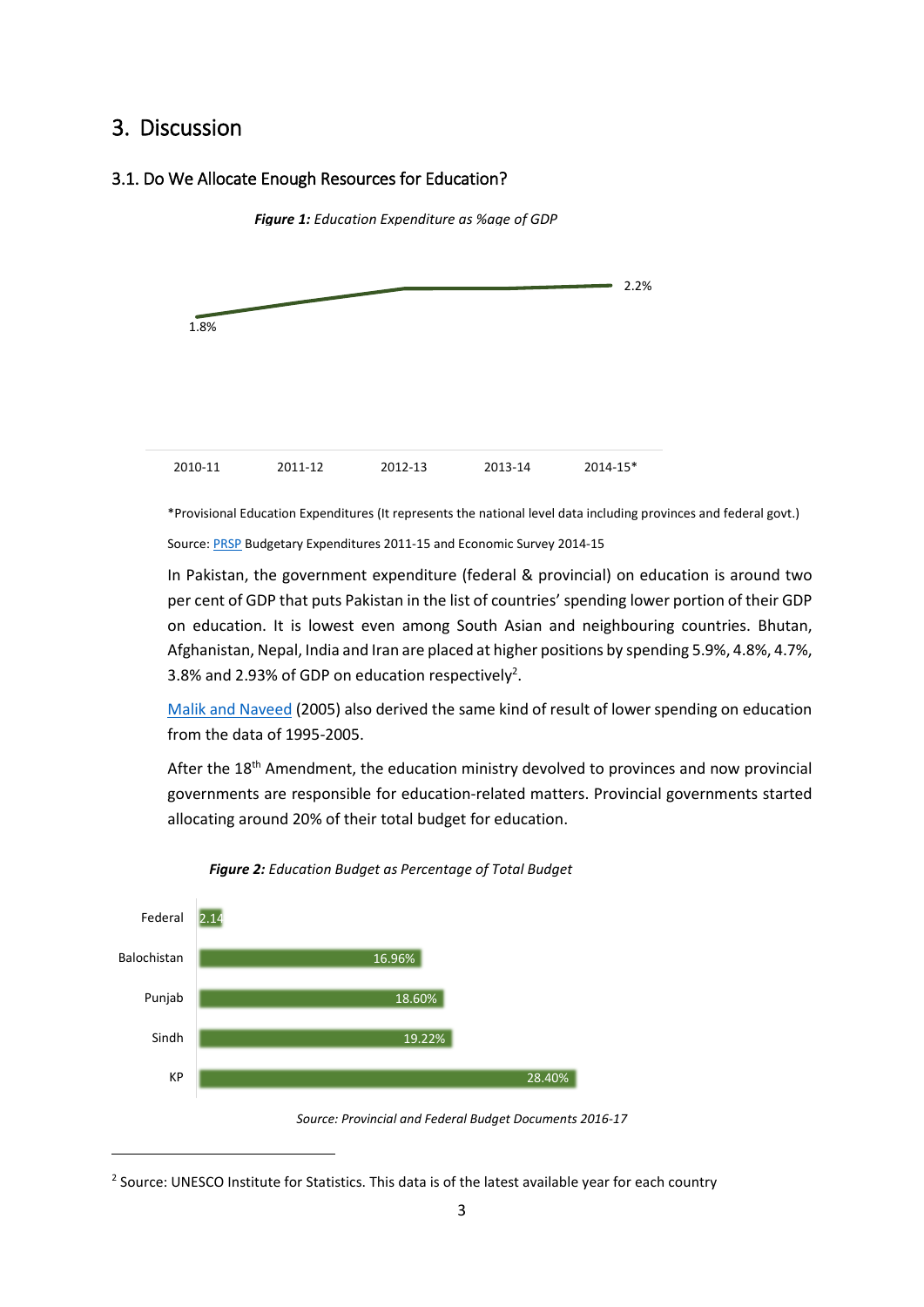Federal government allocates only 2% of the total budget on education after devolving the ministry of education to provinces.

It is time to manage more funds to meet the education goals and targets. More funds are required to enrol 24 million out-of-school children (OOSC), aged 5-16 years, which constitute 47% of total population of this age group (Pakistan Education Statistics 2014-15). Statistics of students' learning outcomes are also unsatisfactory; Annual Status of Education Report 2015 highlighted around 45 per cent students of class 5 who were unable to read a story in Urdu and a sentence in English and about 49 per cent students of the same class didn't perform well in Arithmetic learning tests. Currently, around 34% educational institutions are deprived of the basic facilities like electricity, water, and toilets (PES 2014-15). These figures put pressure on the policy makers to manage more funds for the provision of quality education like spending on capacity building of teachers, creating space for OOCS, provision of basic facilities, etc. Since, it is a fact that money matters in students' achievement, the significance of education financing increases. Verstegen & King (1998) concluded from 35 years of production function research, a positive and significant relationship between per-pupil expenditure and students' performance.

### <span id="page-8-0"></span>3.2. Composition of Education Budget

**.** 

Prioritization of funds also makes a difference on the impact they have on a child's learning outcomes. The major portion of education funds in Pakistan mostly goes to current expenditures out of which a significant amount goes to salaries while development schemes are less prioritized.

A development budget provides for new infrastructure, new educational institutions to enrol OOSC and for capacity building exercises. The recurrent budget constitutes salaries of all the employees of education ministry and related institutions, expenses on repairs and maintenance, and everyday operational expenses<sup>3</sup>. More than 80 per cent of the total budget is being spent on recurrent expenses.

The UNESCO [\(2011\)](http://unesco.org.pk/education/documents/publications/Macro_Trends_in_Financing_of_Education.pdf), Malik & Naveed (2005), and Husain *et al. [\(2003\)](http://pide.org.pk/pdr/index.php/pdr/article/viewFile/1982/1955)* showed the same results of high current expenditures and lower development expenditures.

<sup>&</sup>lt;sup>3</sup> For reference see Chart of Accounts, PIFRA<http://www.pifra.gov.pk/chart-of-accounts.html>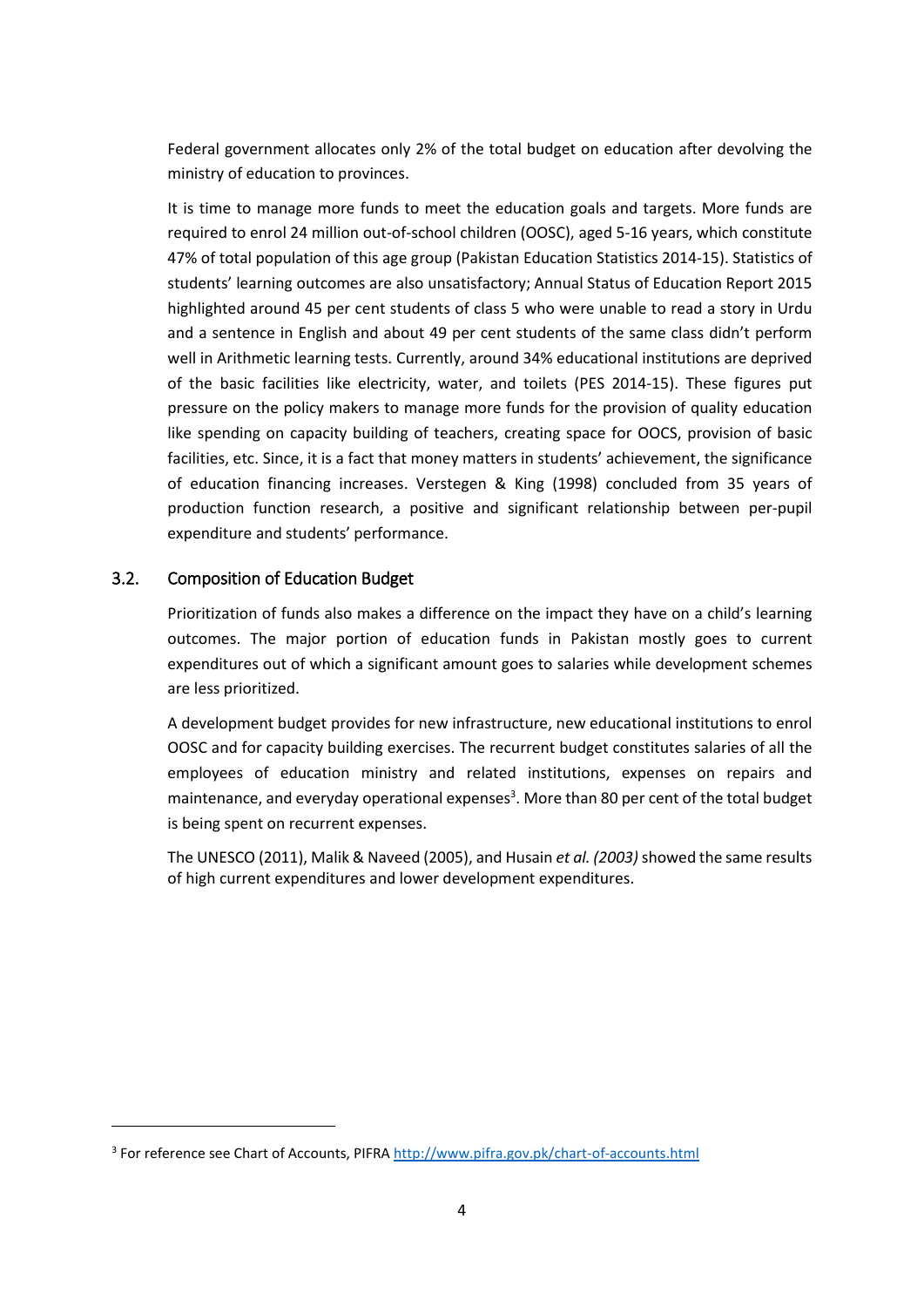*Figure 3: Breakdown of Education Budget into Current & Development Budget*

<span id="page-9-0"></span>

Source[: PRSP](http://www.finance.gov.pk/prsp_report.html) Budgetary Expenditures 2011-15, Ministry of Finance

The distribution of current expenditures (2014-15) into salary and non-salary budgets shows the higher tilt towards the salaries budget, as across all provinces, nearly 90% of the current expenditures (which was over 80% of the total education budget) goes to salaries. Lower nonsalary budget means inadequate allocation for communication, utilities, transportation, maintenance, rents, purchase of physical assets, stationary, etc.

The higher non-salary expenditures by the federal government are due to the high non-salary share of tertiary level of education.



<span id="page-9-1"></span>

*Source: Public Financing of Education 2014-15, I-SAPS*

The findings of a study by Manzil Pakistan [\(2015\)](http://www.manzilpakistan.org/SindhEducationReport-Final.pdf) endorsed the aforementioned facts at district level in Sindh province. Furthermore, Manzil Pakistan suggested raise in the allocation for labs and libraries because only around 2% schools in Sindh have labs and libraries, hence need more allocation for the provision of science labs and libraries.

For the fiscal year 2013-14, need-based allocation raised the allocated amount for non-salary budget in 9 pilot districts of the Punjab, studied by Pakistan Coalition for Education (2015). That was being allocated on a fixed amount before 2013-14, the replication of this formula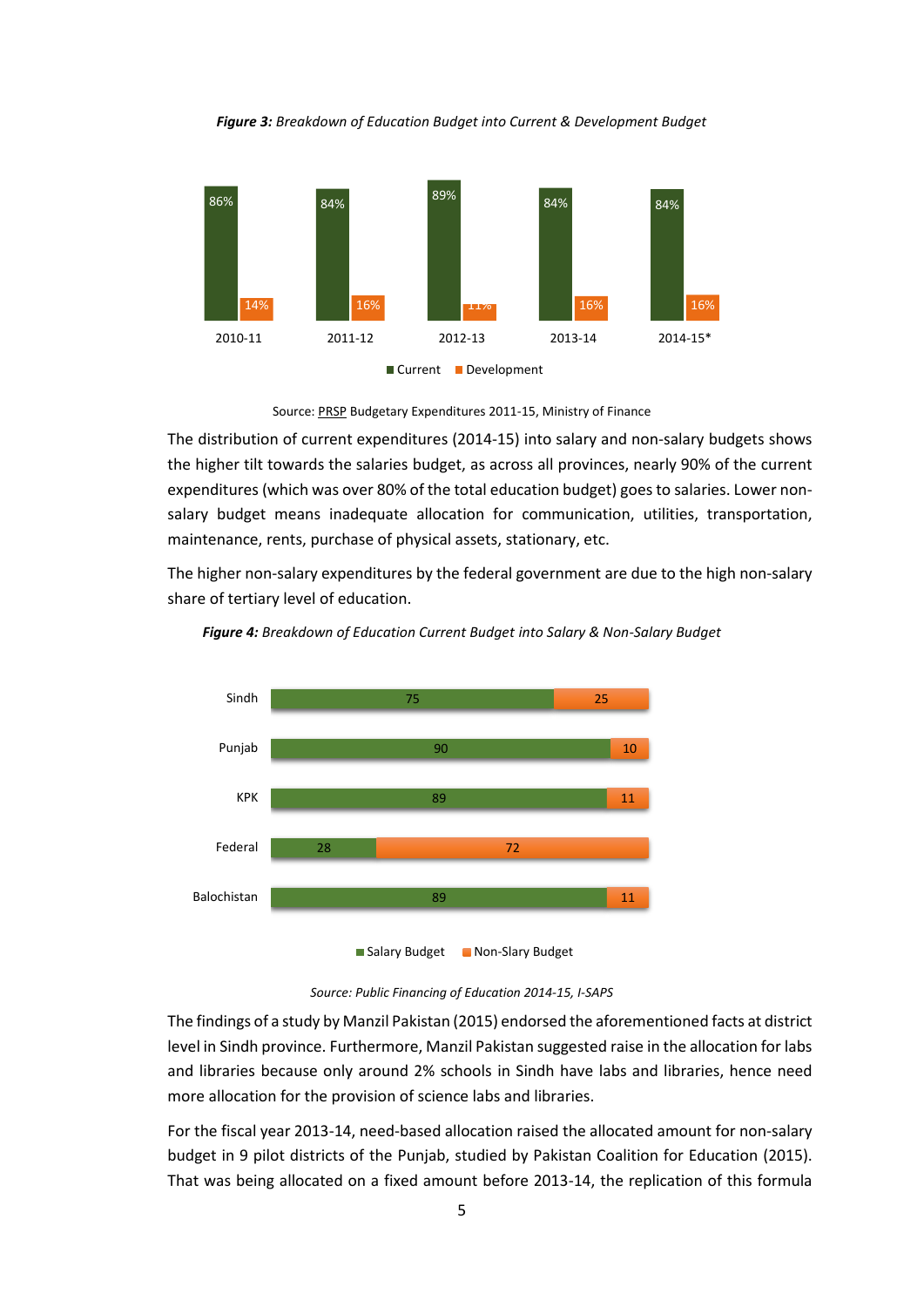based approach in other districts across Pakistan would be helpful in raising the proportion of non-salary budget.

<span id="page-10-0"></span>Level-wise segregation of education budget (according to the PRSP budgetary expenditures) tells that primary level is getting highest share in education spending at national level (sum of federal and provincial expenditures).



*Figure 5: Level Wise Composition of Education Budget*

\*\* It is the sum of general universities/colleges/institutes and professionals/technical universities /colleges.

*Source: [PRSP](http://www.finance.gov.pk/prsp_report.html) Budgetary Expenditures 2011-2015, Ministry of Finance*

Provinces have different trends regarding allocation at three levels of education (primary, secondary & tertiary). The federal government is spending high on tertiary level, the reason behind is the relatively large funding to the universities by the federal government.

The highest spending in the Punjab and Sindh is at primary level while KP has shifted its priority from secondary to primary level. Balochistan is the province that allocated highest on secondary level from fiscal year 2011 to 2014. Comparing per-pupil expenditure (PPE), Balochistan remains at the top position in per-pupil spending at secondary level and Sindh is spending highest at per-primary student.



<span id="page-10-1"></span>*Figure 6: Per-Pupil Expenditures by Provincial and Federal Govt.*

*Source: I-SAPS 2016 & Pakistan Education Statistics 2014 & 2015*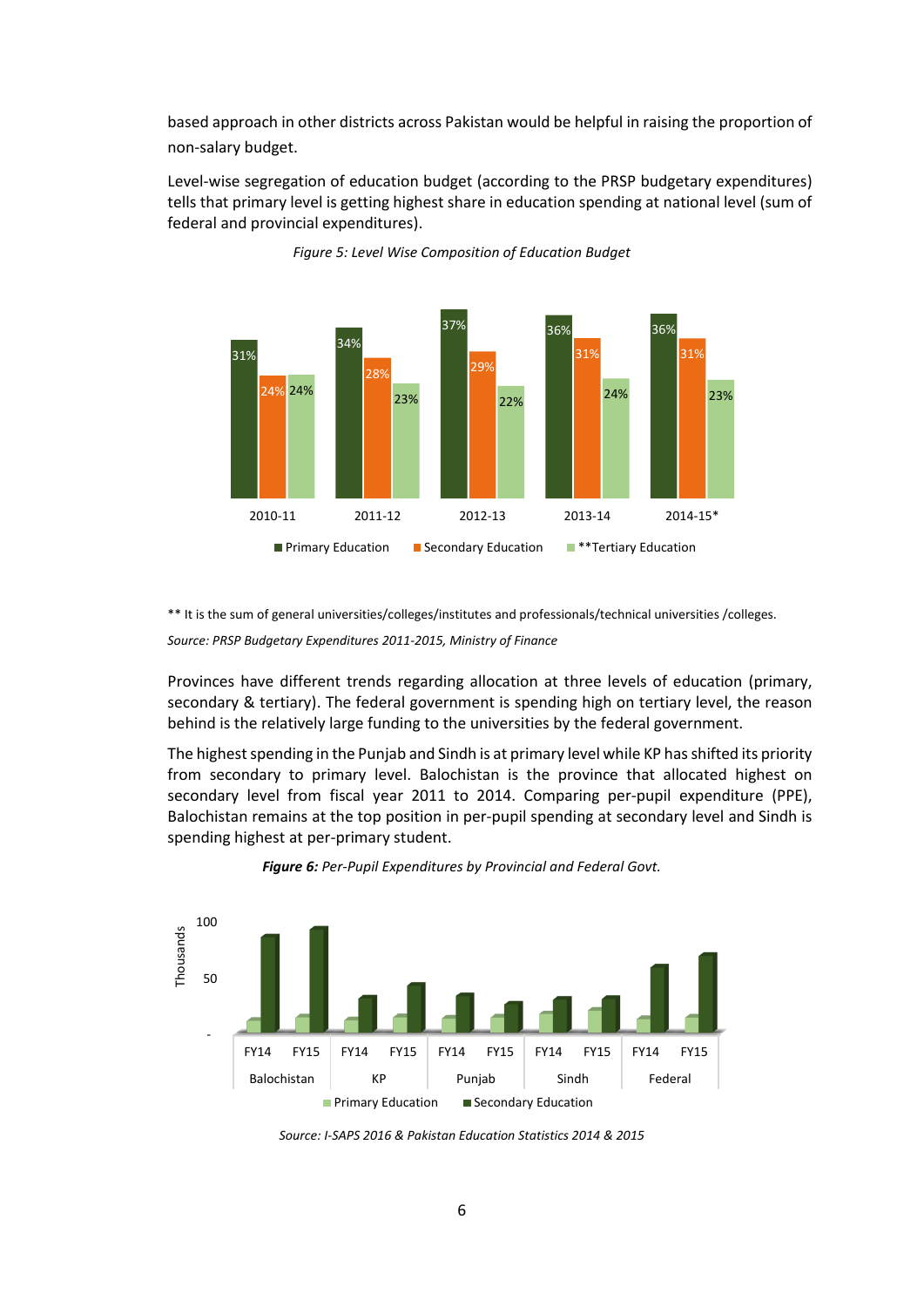National level figure of <sup>4</sup>education spending per student at primary level<sup>5</sup> is lower compared to secondary level (see *figure* below). There could be two possible reasons: one is the lower allocation for primary and the second is lower secondary enrolment due to high dropout or lower transition rate from primary level to the secondary level. Overall share of primary level in budgetary allocation is higher than the secondary level that left the second option for lower Primary PPE.

Both primary and secondary level development per-pupil expenditure is lower than the current per-pupil expenditure. It is because of higher portion for recurrent expenses in total budget, as mentioned above.

<span id="page-11-1"></span>

*Figure 7: Per-Pupil Expenditure at National Level*

*Source: I-SAPS 2016 & Pakistan Education Statistics 2014 & 2015*

#### <span id="page-11-0"></span>3.3. Gaps and Challenges in Funds Utilization

**.** 

As the low allocation of education funds seemsto be the problem, it should also be noted that often not all the allocated amount is actually spent or reaches the schools. The annual Public Education Financing report 2016 of Institute of Policy Sciences shows that there are lapses in education funds' allocation and spending.

Data from last 5 years (given in **figure** below) shows that the issue of under spending is more serious in case of development funds compared with funds allocated for recurrent expenses.

<sup>&</sup>lt;sup>4</sup> It is the sum of Primary and Pre-Primary level students to calculate the PPE-Primary because of unavailability of pre-primary and primary education budgets separately.

<sup>5</sup> PPE calculation is based on the actual expenditure on education given in I-SAPS' report.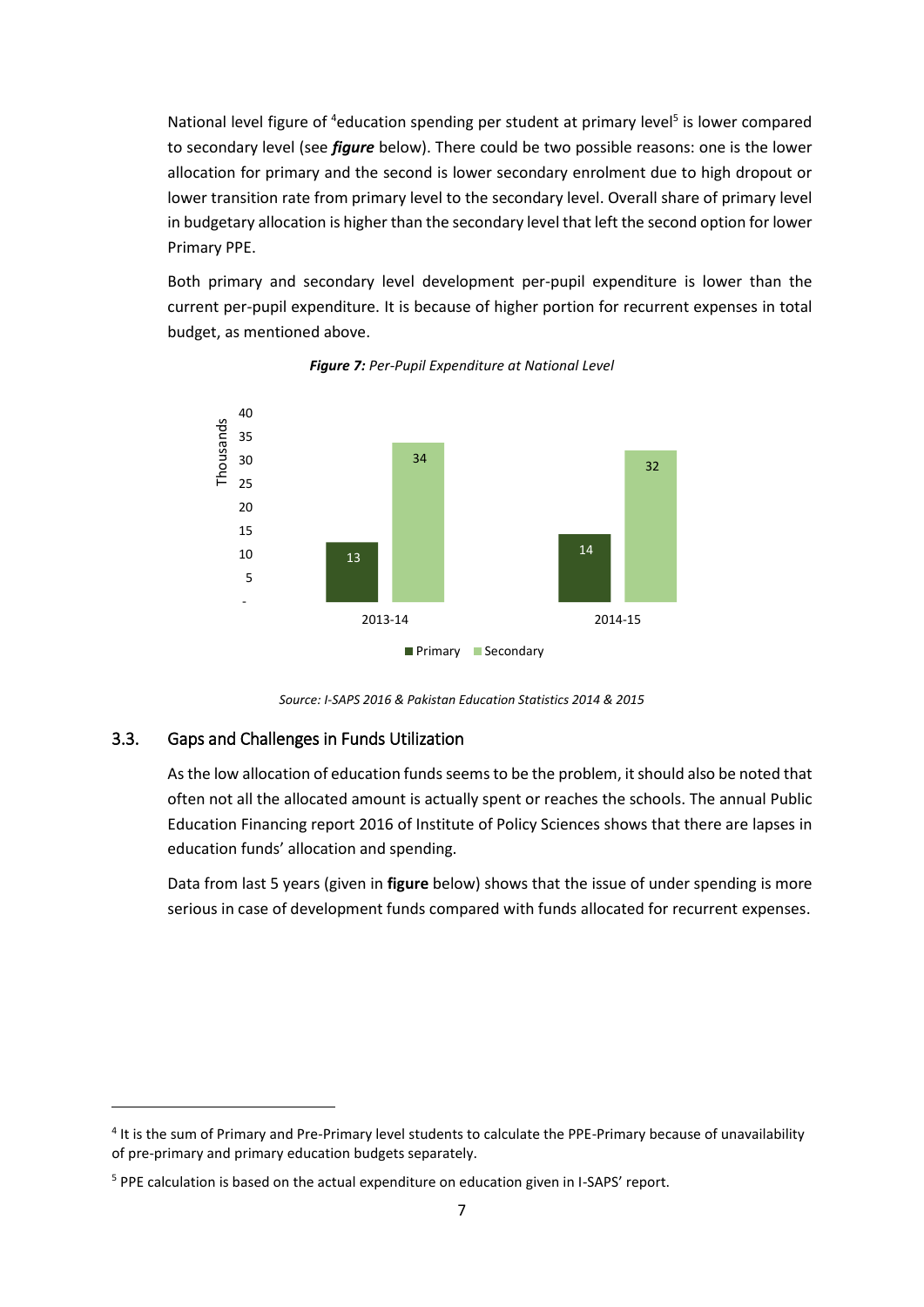*Figure 8: Underspending/Overspending of Education Budget*

<span id="page-12-0"></span>

*Source: Public Financing of Education 2016, I-SAPS*

Below are some further details of the spending on education at the federal level during 2012- 13<sup>6</sup> to explore more about spending pattern. The table shows the percentage difference between the amount allocated and the amount spent on different areas. A negative value hints towards overspending while positive value shows under spending or savings.

<span id="page-12-1"></span>

|                                                                                                            | <b>Current Budget</b> | Development                          |  |
|------------------------------------------------------------------------------------------------------------|-----------------------|--------------------------------------|--|
|                                                                                                            | Saving/<br>(Excess)   | Saving/<br><b>Budget</b><br>(Excess) |  |
| <b>Pre-primary and Primary Education</b>                                                                   | $-36.55%$             | 60.00%                               |  |
| <b>Secondary Education</b>                                                                                 | $-20.72%$             | 60.00%                               |  |
| Tertiary Education (General universities/colleges/institutes & Profs/technical<br>universities / colleges) | $-2.70%$              | 23.08%                               |  |
| Not Definable by Level (School for Handicapped / Retarded Person)                                          | 22.94%                |                                      |  |
| Subsidiary services to education (Archives Library and Museums & Others)                                   | 4.44%                 | 56.73%                               |  |
| Administration (Secretariat/Policy/Curriculum)                                                             | $-6.18%$              |                                      |  |

*Table 1: Variation between Actual Spending and Total Allocated Funds in FY13 at Federal Level*

*Source: Federal Appropriations Account-2012-13, Controller General of Accounts*

Overspending in current expenditures is observed across all school levels, whereas 22% funds for special education remain unspent. Under educational expenses incurred by the Capital

**.** 

<sup>6</sup> This data has been taken from Federal Appropriation Accounts 2013, just to study the budget data in details. The reason behind the absence of this detailed analysis for other provinces and for the latest years is the restricted access to the data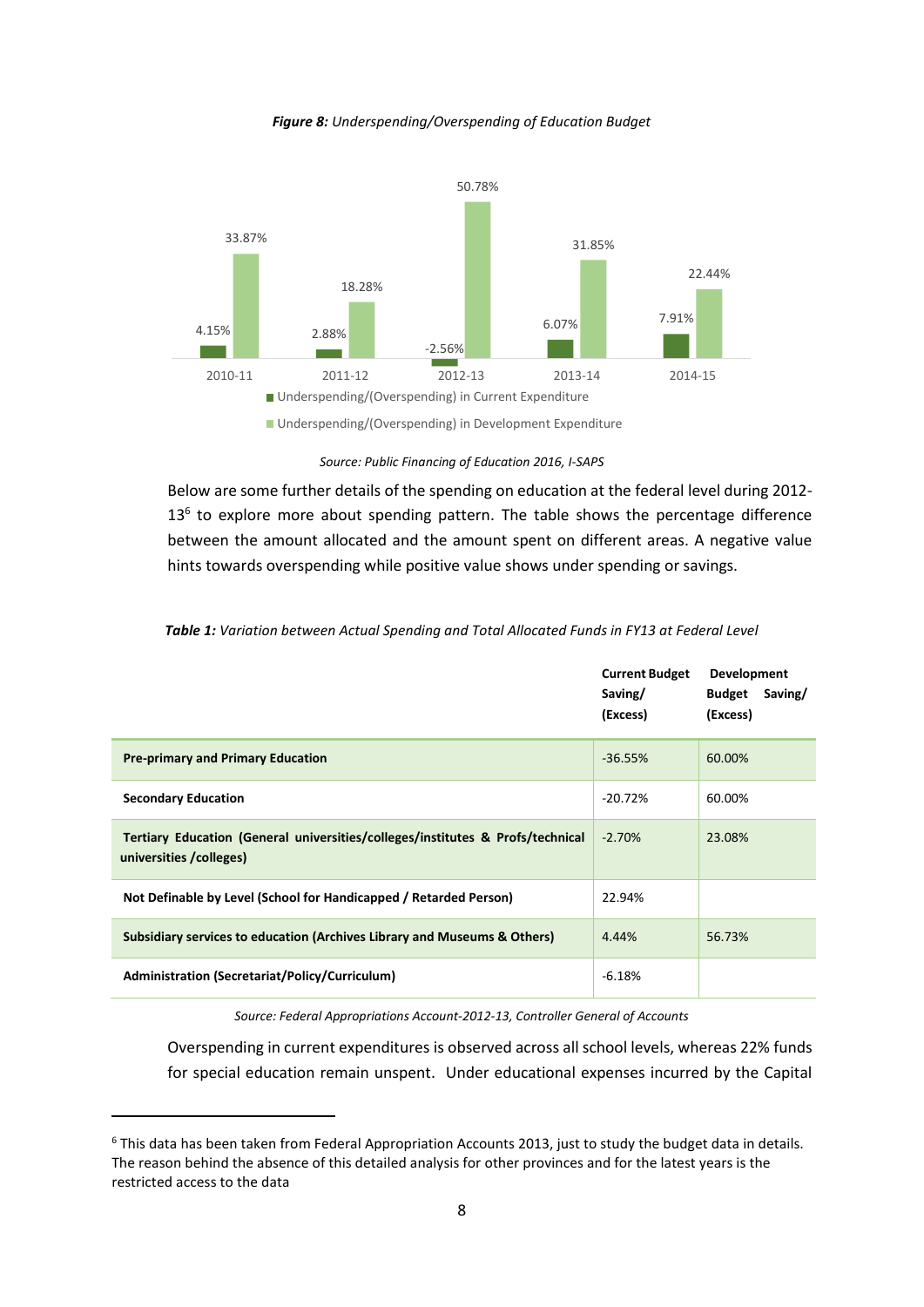Administration and Development Division (CADD), a hefty amount of funds is spent on employee related expenses, which account for 58% more than the allocated amount at the pre-primary and primary level, 80% at secondary and 111% at the tertiary level.

On the development budget side, CADD didn't spend 99% of the amount allocated for Acquiring of Physical Assets, assigned under the pre-primary and primary education affairs section. This unspent amount is 95% for secondary level and 92% for tertiary level.

Moreover, development funds for capacity building, establishment and operation of basic education community schools (for OOSC) in the country and Provision of 119 computer labs in educational institutions in Islamabad were not fully utilized by federal government in 2013.

Pakistan Coalition for Education (PCE) 2015 pointed out that, schools usually receive the funds late. The PCE, Do Schools Get Money report 2015, shows that 32% of 2,312 School Management Committees across Pakistan didn't receive their funds during FY 2014-15. And 50% of the school sample, didn't receive funds on time, late received funds being one of the reason behind under spending couldn't result the expected outcomes. Center for Peace and Development Initiative (CPDI) also reported the late arrival of funds in Jhang in fiscal year 2012 & 13.

[UNESCO](http://www.unesco.org.pk/education/documents/publications/Education_Budgets.pdf) (2013) highlighted the possible reasons behind non-utilization of funds in six districts (Abbottabad, Faisalabad, Islamabad, Jhelum, Multan, Nowshera) of Pakistan, like complicated access to non-salary budget and unclear procedure of funds utilization. More issues are procurement issues, slow tendering due to red tape and lack of competent contractors. Furthermore, primary and middle schools don't have staff to uphold accounts. These schools find it difficult to draw funds on time due to dependence on headmasters of high or higher secondary schools, who have powers of Drawing & Disbursing Officers (DDO).

Respective governments must pay special attention towards the efficient utilization of funds by addressing all these and some more hidden issues that need to be explored.

#### <span id="page-13-0"></span>3.4. Education Budget at District Level

Further segregation of education budget at district level is essential to analyze the distribution of funds at local level and impact of these funds on educational outcomes. [I-SAPS](http://i-saps.org/education_profiles) done this exercise for 15 districts across Pakistan in 2013 and derived the same results that are in case of province level budget. Development budget gets lower percentage of total education budget and salary budget constitutes the major part of current education budget.

There are some more studies on district level budget. "[Education Budgets: A Study of Selected](http://www.unesco.org.pk/education/documents/publications/Education_Budgets.pdf)  [Districts of Pakistan](http://www.unesco.org.pk/education/documents/publications/Education_Budgets.pdf)" conducted by UNESCO in 2013, shows a lower percentage for the development education budget was allocated in these districts during 2009-10. Abbottabad and Nowshera are the districts where zero allocation for district level Annual Development Programmes (ADP) was observed in this study. In such cases provincial ADP is the only source for the education development projects. The allocation for non-salary budget during 2008-09 and 2009-10 in these districts is not more than 7 per cent of current budget that left them with the only option to run educational setup without any proper facilities. The under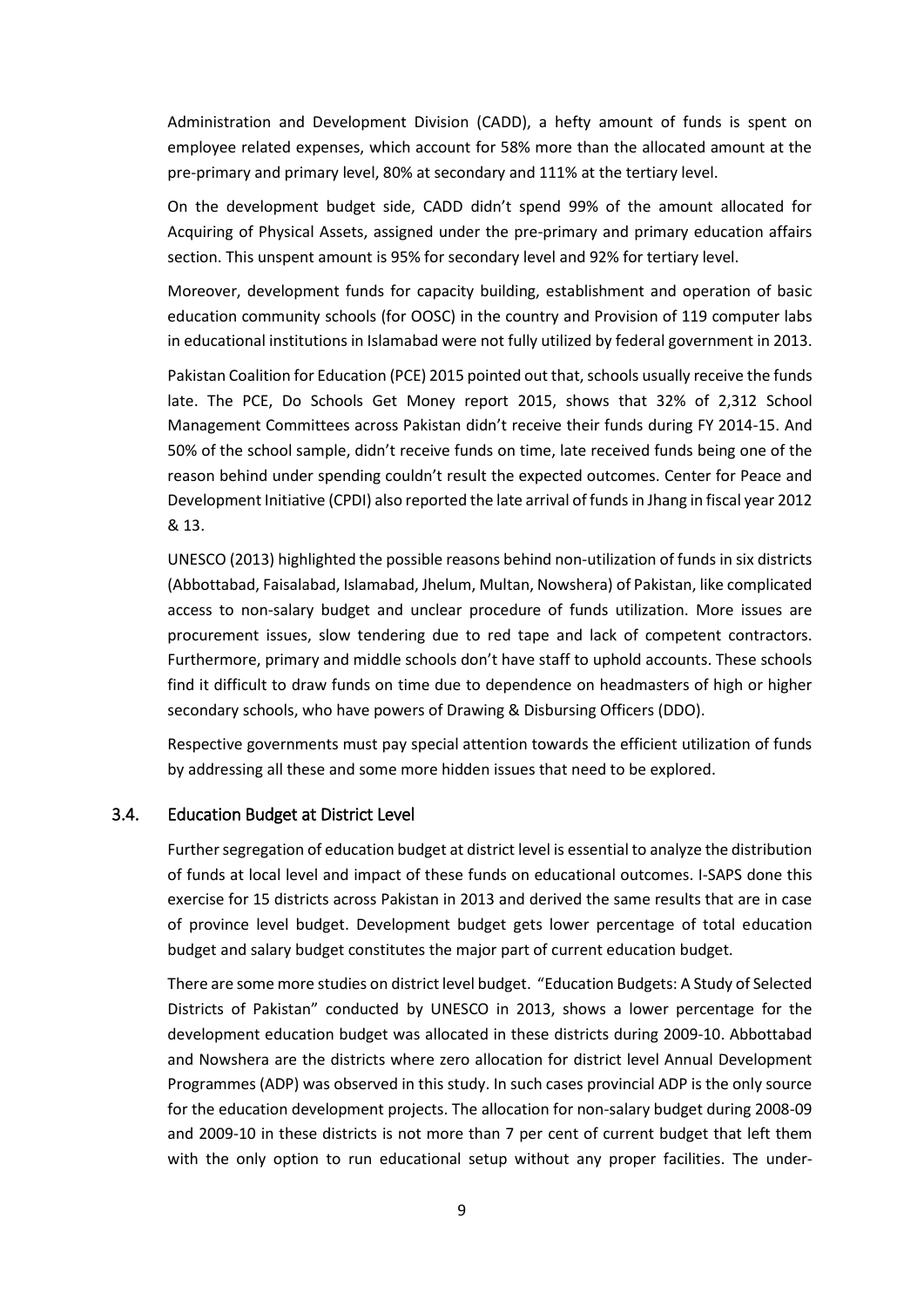spending of non-salary budget in these districts was due to the complicated procedure to access these funds.

Center for Governance and Public Accountability (CGPA) conducted a district level education budget analysis in KP in districts of [Charsadda & Nowshera,](http://www.c-gpa.org/images/publications/Education%20Budgets%20Analysis%20of%20Nowshera%20and%20Charsadda%20Districts%20From%20FY%202011-2012%20to%20FY%202013-2014.pdf) [Lakki Marwat,](http://www.c-gpa.org/images/publications/Education%20Budget%20Analysis%20-%20District%20Laki%20Marwat.pdf) [Haripur,](http://www.c-gpa.org/images/publications/Education_Budget_Analysis_District_Haripur.pdf) [Karak,](http://www.c-gpa.org/images/publications/Education%20Budget%20Analysis%20-%20District%20Karak.pdf) [Buner,](http://www.c-gpa.org/images/publications/Education%20Budget%20Analysis%20-%20District%20Buner.pdf) [D.I.Khan,](http://www.c-gpa.org/images/publications/Education%20Budget%20Analysis%20-%20District%20DI%20Khan.pdf) [Peshawar, Mardan and](http://www.c-gpa.org/images/publications/education_budget_analysis_mardan_pwr_swabi_districts_jan_2014.pdf) Swabi at different times during 2011-2015. The findings of these reports are not different from the results of other studies. Primary schools are the main (around 80%) part of the total educational infrastructure in Charsadda & Nowshera, Lakki Marwat, Haripur, Karak & Buner districts but primary students are getting lower budget.

### <span id="page-14-0"></span>3.5. Issues in Budget Making Process

There exists significant variation in budgetary allocations at the start of the fiscal year (given in online budget documents) and the final allocations at the end of fiscal year (from PIFRA SAP System provided by I-SAPS<sup>7</sup>). This variation points out towards the inefficiency in budget making process, also highlighted by the CPDI (2015)<sup>8</sup>.



Figure 9: Variation in Original Allocation (at the Start of the Fiscal Year) and Final Allocation for Education (at the End of Fiscal Year)<sup>9</sup>

#### *Source: Budget documents from Finance Ministry, Provincial Finance Departments 2011-15 & I-SAPS 2016*

A study of budget making process by CPDI (2015) in KP and th[e Punjab](http://www.cpdi-pakistan.org/archives/publication/study-of-budget-making-process-at-district-level-in-punjab/wppa_open) shows that majority of the districts of these two provinces didn't receive Budget Call Letters (BCL) on time or receive late in case of education. Majority of the departments didn't receive the budget calendar that contains schedule of budget activities, furthermore they didn't prepare statement of excess

**.** 

<sup>7</sup> Public Financing of Education in Pakistan 2010-11 to 2014-15, Institute of Social and Policy Sciences (I-SAPS)

<sup>8</sup> [http://www.cpdi-pakistan.org/wp-content/uploads/2015/10/Study-of-Budget-Making-Procesas-at-District-](http://www.cpdi-pakistan.org/wp-content/uploads/2015/10/Study-of-Budget-Making-Procesas-at-District-Level-in-Punjab-2015-16_Final-for-printing.pdf)Level-in-Punjab-2015-16 Final-for-printing.pdf

[http://www.cpdi-pakistan.org/wp-content/uploads/2015/10/Study-of-Budget-Making-Process-at-District-](http://www.cpdi-pakistan.org/wp-content/uploads/2015/10/Study-of-Budget-Making-Process-at-District-Level-in-KPK.pdf)[Level-in-KPK.pdf](http://www.cpdi-pakistan.org/wp-content/uploads/2015/10/Study-of-Budget-Making-Process-at-District-Level-in-KPK.pdf)

<sup>9</sup> These figures include federal and provincial budgetary allocations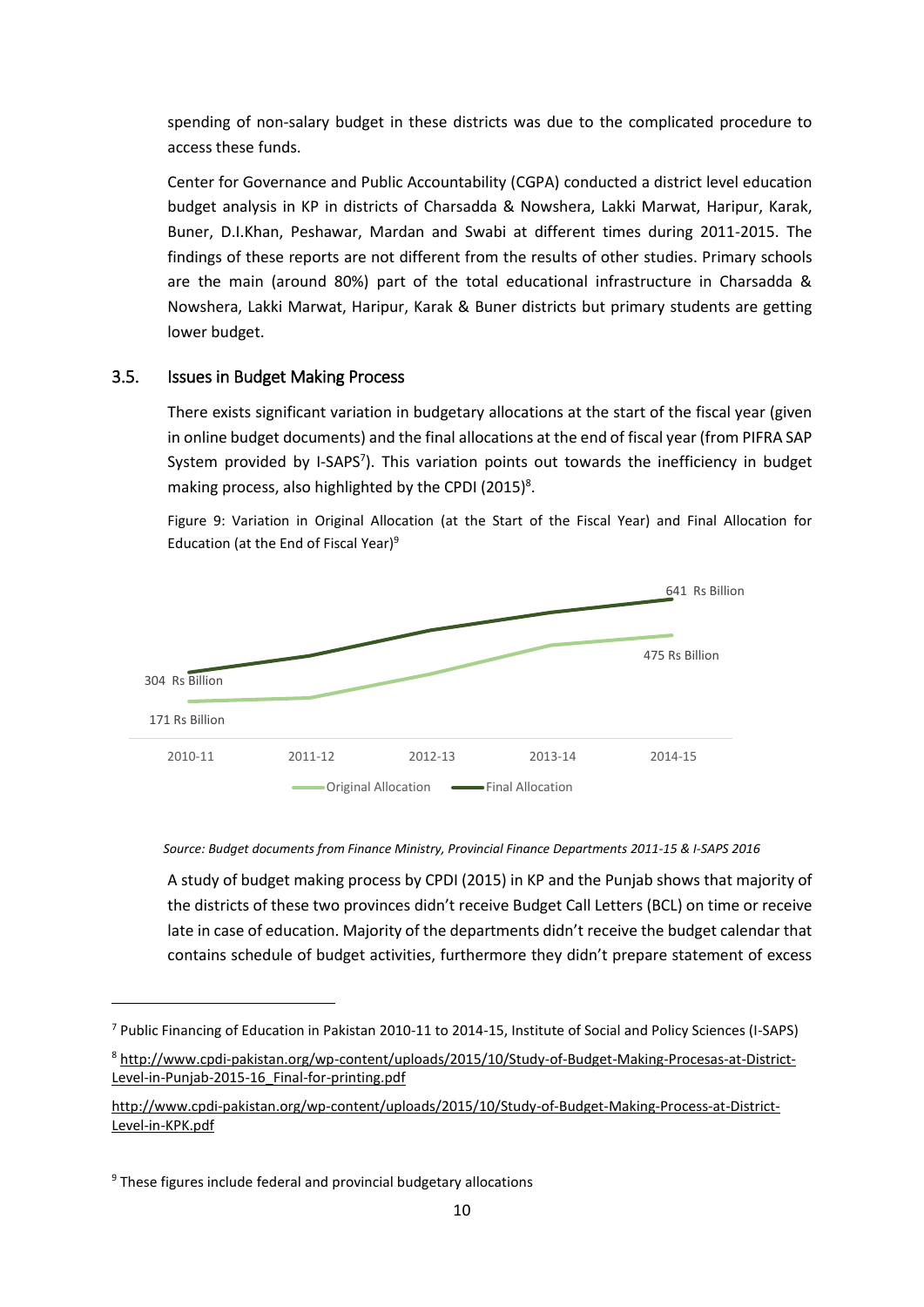and surrender and Schedule of New Expenditures (SNE). SNE estimates the expenditures to satisfy the needs like required new staff for new and existing schools. Not responding to the SNE means vague budgetary allocations; that's why the government has to revise budget and approve supplementary grants during the year. The development side is facing the same position since again a large number of districts didn't propose new development projects in education. Lack of efficient budget staff and their lower capacity are the addition to the issues in budget making process.

Pre-budget consultations help raise the budget effectiveness by engaging stakeholders, but there is no pre-budget consultation in 90 per cent districts of KP, reported by CPDI. The budget transparency review 2014 by KP government and Sub-National Governance (SNG) program endorsed this fact by scoring KP 33/100 in budget process and proposed to improve civic participation in this process along with improved legislature power.

Some *data limitations* were discussed at a seminar on data gaps (organized by Sustainable Development Policy Institute 2015)<sup>10</sup>. The unavailability of school level funds data, spending and special grants makes micro level assessment of public finances difficult and raises the issues in accountability and transparency. The district officials don't maintain the school level data that allows discretions by releasing funds according to their priorities. The tracking of functional detail becomes difficult due to the out-dated classification of governments' functions in Chart of Accounts Classification adopted by Controller General of Accounts (CGA).

For budget preparation, Pildat (2013) proposed the NA l standing committees concerned to play an important role in the review of the budget presented by the executives. These standing committees with sectoral expertise provide their feedback on executives' budget proposal. Unfortunately, we don't have these kinds of committees who understand the sectoral requirements.

This is not the complete picture of budget making process in Pakistan as geographical coverage of these studies is partial and for comprehensive understanding of issues, studies at all geographical areas are recommended. Hence the same kinds of studies are need of the hour in all provinces and territories in addition to KP and the Punjab to highlight the issues in budget making process. Another aspect needs to be explored is the reason behind the failure to spend all the allocated budgets for education despite their need.

### <span id="page-15-0"></span>3.6. Conclusion and Recommendations

**.** 

The lacunas in public financing of education in Pakistan require improvements to get maximum returns to public investment. Enhanced transparency and accountability of budget making process and spending would be helpful in making allocation according to the needs of the public.

<sup>&</sup>lt;sup>10</sup> [http://sdpi.org/policy\\_outreach/policy\\_recommendations\\_details532.html](http://sdpi.org/policy_outreach/policy_recommendations_details532.html)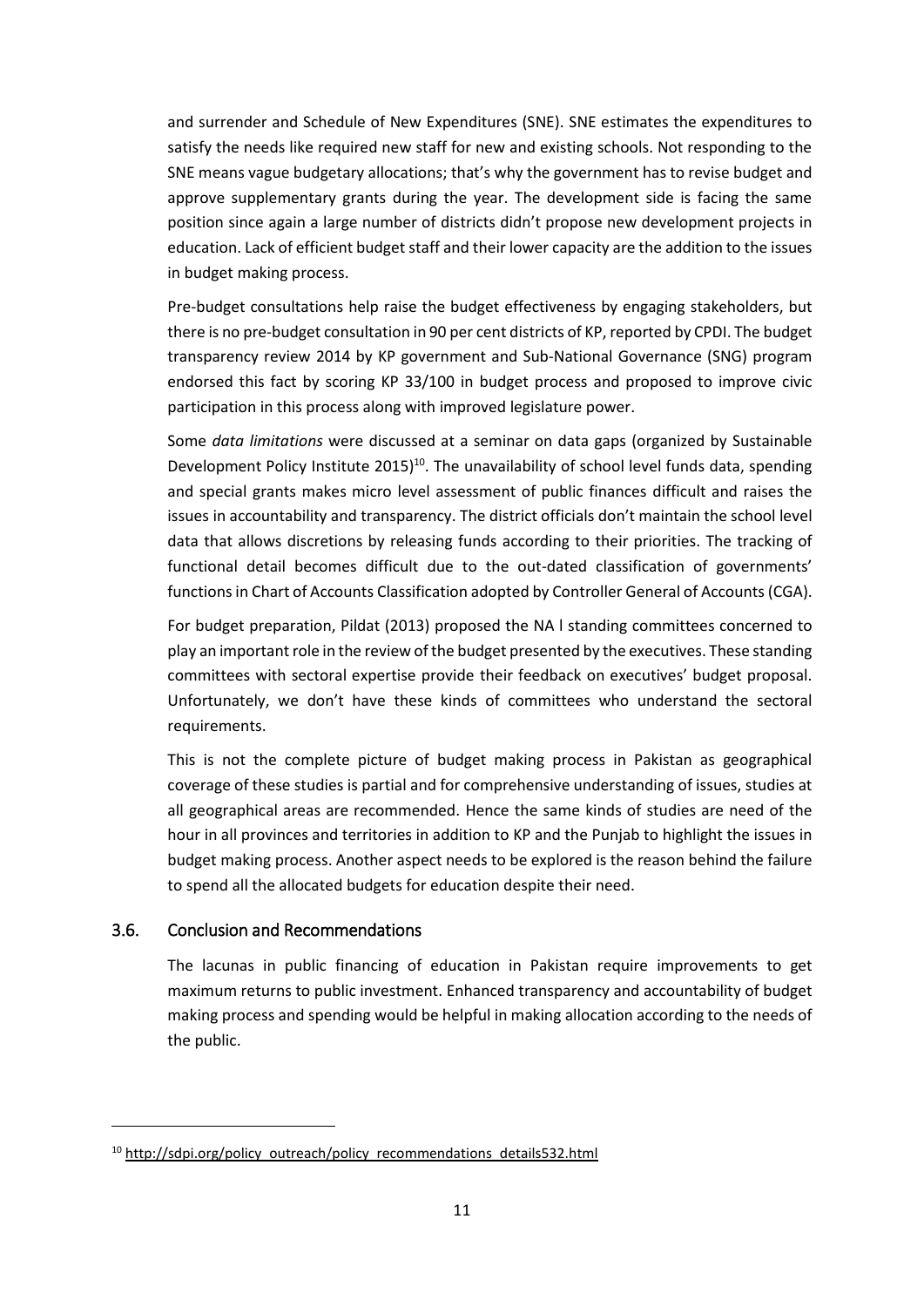The existing allocation for education is not enough for the gloomy situation of education in Pakistan. Allocation of low development funds and then their underutilization in the presence of many governance issues is the major hindrance that doesn't allow reaping the maximum benefits of public money. As mentioned above, more allocation for and spending on development of new educational infrastructure like new schools/classrooms for out-of-school children and retain the existing students in system, teachers' training, provision of basic facilities, etc. is need of the hour. Late disbursement of funds also reduces the effectiveness by limiting the possibility of funds' utilization. The improvements in mechanism of funds disbursement, management and utilization are essential to reduce under spending of funds.

Issues in budget making process also need to be addressed for improved allocation like focusing capacity building of budget staff, ensuring stakeholder engagement in budget making, etc. Stakeholders' engagement in budgeting needs to be enhanced.

One of the major issues is the access to the education financing data that limits the possibility to use that data in research and then effective policy making. Easy access to education financing data at district level (in detail) would facilitate the local government to allocate and spend funds in a more efficient way and implement Local Government Act proficiently. The gaps in existing system of education financing data also contribute to this limited data accessibility that needs to be addressed. *Finally, by revisiting the funds priority and considering the gaps and challenges in budgeting and spending, the government can enhance the returns to the public investment in education. Ultimately, the improved progress towards achieving the Sustainable Development Goals and targets in education sector would be achievable.*

Considering the above discussion, this study recommends the following steps to help Pakistan achieve the education targets:

- a) Prioritize funds and spending for improvements in education sector, especially for the following reasons:
	- With the RTE and SDGs, Pakistan needs to enrol 100% of primary and secondary age children in schools which would require increased schools access and hence more resources.
	- For better learning outcomes and literacy rates, more needs to be spent on capacity building programmes,
	- To reduce the dropout rates and increase school completion rates, funds should be spent on bettering infrastructure and adding basic amenities such as boundary walls, drinking water, toilets, transportation, etc.
	- To ensure better quality of education, funds should be spent on areas such as curriculum and teacher development, student engagement and availability of supplementary learning materials.
- b) To improve the budget making process and make it more effective, some crucial institutional reforms are required such as:
	- Build the budget staff capacity to enhance their skills,
	- Fulfil all the requirements of budget making documents,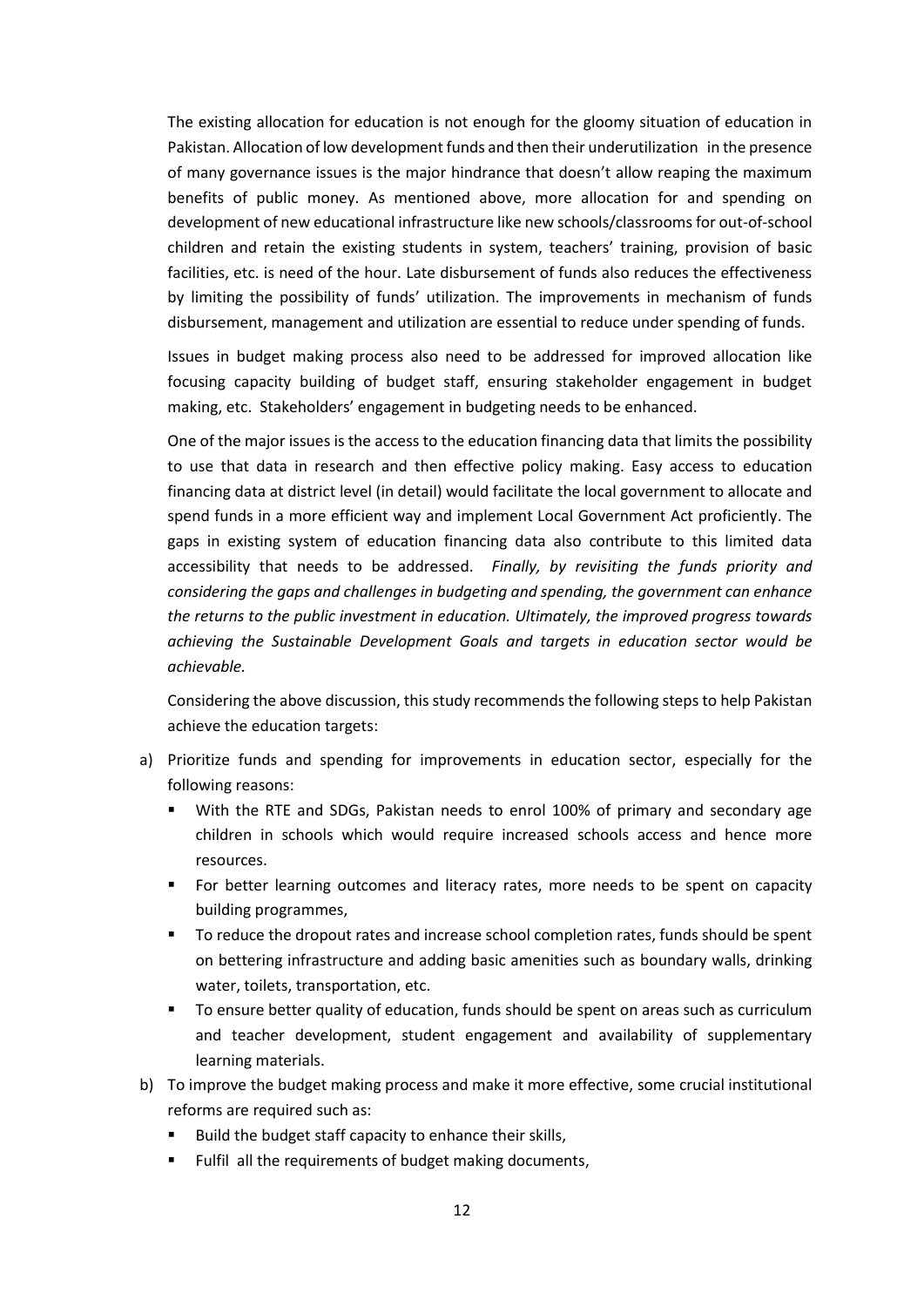- **EXP** Conduct need based analysis by engaging stakeholders and citizens when detailing allocation of funds and prioritizing key areas
- Sectoral standing committees consisting of sectoral experts should review the budget according to the sectoral requirements.
- c) Ensure data availability and accessibility of education financing for transparency in funds' utilization,
	- Availability of school level finances, data of special grants and programmatic finances to raise the grass roots level accountability and transparency by addressing the issues with existing accounting system
	- Make easier access to district level data of actual spending on education in detail
- d) Ensure the funds' disbursement without any delay to make possible its timely utilization
- e) For effective utilization of funds, explore the underlined reasons of funds' under-spending especially of development funds.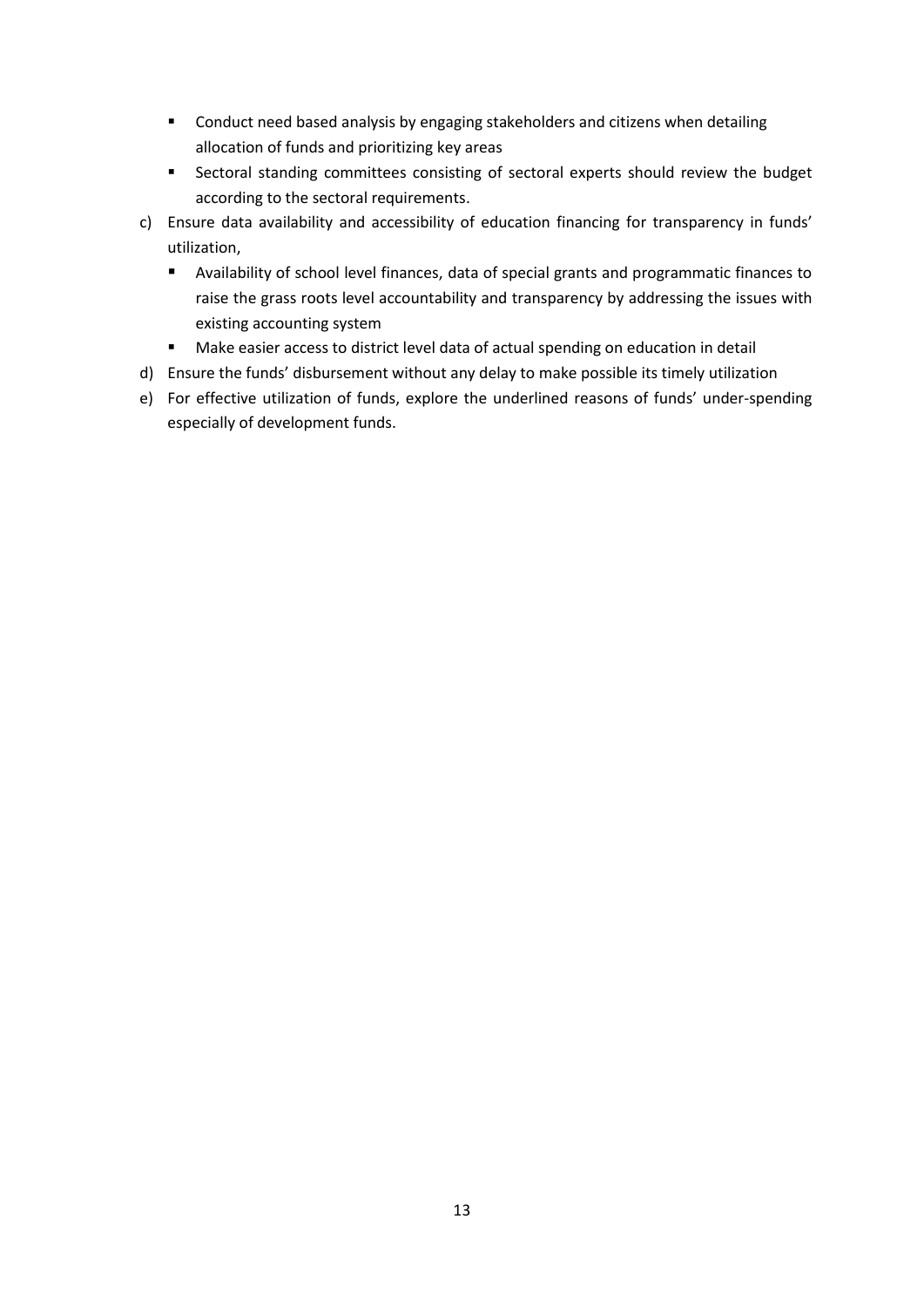## <span id="page-18-0"></span>References

- 1. Pakistan Constitution, Article: 25A Right to Education, Available at <https://pakistanconstitutionlaw.com/article-25a-right-to-education> , Accessed 25 June 2016
- 2. United Nations' Development Program (UNDP) Pakistan, Achieve universal primary education: Where we are*?*, Available at [http://www.pk.undp.org/content/pakistan/en/home/post-](http://www.pk.undp.org/content/pakistan/en/home/post-2015/mdgoverview/overview/mdg2/)[2015/mdgoverview/overview/mdg2/,](http://www.pk.undp.org/content/pakistan/en/home/post-2015/mdgoverview/overview/mdg2/) Accessed 21 June 2016
- 3. UNESCO Institute for Statistics, Education Expenditure on Education as % of GDP, Available at [http://data.uis.unesco.org/Index.aspx?DataSetCode=EDULIT\\_DS&popupcustomise=true&lang=e](http://data.uis.unesco.org/Index.aspx?DataSetCode=EDULIT_DS&popupcustomise=true&lang=en) [n](http://data.uis.unesco.org/Index.aspx?DataSetCode=EDULIT_DS&popupcustomise=true&lang=en) , Accessed 25 June 2016
- 4. Ministry of Finance 2015, Pakistan Economic Survey 2014-15, Available at [http://www.finance.gov.pk/survey\\_1415.html](http://www.finance.gov.pk/survey_1415.html) , Accessed at 20 July 2016
- 5. Ministry of Finance 2015, PRSP Budgetary Expenditures 2015, Available at [http://www.finance.gov.pk/poverty/PRSP\\_Expenditure\\_2013\\_14\\_2014\\_15\\_provisional.pdf](http://www.finance.gov.pk/poverty/PRSP_Expenditure_2013_14_2014_15_provisional.pdf) , Accessed 15 August 2016
- 6. Ministry of Finance 2015, PRSP Budgetary Expenditures 2014, Available at [http://www.finance.gov.pk/poverty/PRSP\\_Expenditure\\_2013\\_14\\_2014\\_15\\_provisional.pdf](http://www.finance.gov.pk/poverty/PRSP_Expenditure_2013_14_2014_15_provisional.pdf) , Accessed 15 August 2016
- 7. Ministry of Finance 2014, PRSP Budgetary Expenditures 2013, Available at [http://www.finance.gov.pk/poverty/PRSP\\_Expenditure\\_201213\\_2013\\_14\\_provisional.pdf](http://www.finance.gov.pk/poverty/PRSP_Expenditure_201213_2013_14_provisional.pdf), Accessed 15 August 2016
- 8. Ministry of Finance 2013, PRSP Budgetary Expenditures 2012, Available at [http://www.finance.gov.pk/poverty/PRSP\\_Expenditure\\_201112\\_2012\\_13\\_pro\\_revised.pdf](http://www.finance.gov.pk/poverty/PRSP_Expenditure_201112_2012_13_pro_revised.pdf) , Accessed 15 August 2016
- 9. Ministry of Finance 2012, PRSP Budgetary Expenditures 2011, Available at [http://www.finance.gov.pk/poverty/Annual\\_PRSP\\_Expenditure\\_FY2011\\_12\\_revised.pdf](http://www.finance.gov.pk/poverty/Annual_PRSP_Expenditure_FY2011_12_revised.pdf), Accessed 15 August 2016
- 10. Ministry of Finance 2017, Federal Budget Publications 2016-17, Available at [http://finance.gov.pk/fb\\_2016\\_17.html](http://finance.gov.pk/fb_2016_17.html) , Accessed at 26 August 2016
- 11. Annual Status of Education Report (ASER) 2015, Annual Status of Education Report Pakistan 2015, Available at<http://aserpakistan.org/report> , Accessed at 26 July 2016
- 12. Controller General of Accounts (CGA) Pakistan 2013, Federal Appropriation Accounts 2012-13
- 13. Project to Improve Financial Reporting and Auditing (PIFRA), Chart of Accounts 2002, Available a[t http://www.pifra.gov.pk/chart-of-accounts.html](http://www.pifra.gov.pk/chart-of-accounts.html) , Accessed 26 July 2016
- 14. Finance Department Punjab 2017, Annual Budget 2016 2017, Available at <http://www.finance.punjab.gov.pk/node/70> , Accessed 6 August 2016
- 15. Government of Khyber Pakhtunkhwa Finance Department 2017, Budget Estimates 2016-17, Available a[t http://www.financekpp.gov.pk/FD/budget/budget-estimates/be2016-17](http://www.financekpp.gov.pk/FD/budget/budget-estimates/be2016-17) , Accessed 5 August 2016
- 16. Finance Department Government of Sindh 2017, Budget Volumes 2016-17, Available at [http://fdsindh.gov.pk/site/cms.php?page=Budget\\_Volumes](http://fdsindh.gov.pk/site/cms.php?page=Budget_Volumes) , Accessed 5 August 2016
- 17. Government of Balochistan 2017, Budget 2016-17, Available at [http://balochistan.gov.pk/index.php?option=com\\_docman&task=cat\\_view&gid=1466&Itemid=6](http://balochistan.gov.pk/index.php?option=com_docman&task=cat_view&gid=1466&Itemid=677) [77](http://balochistan.gov.pk/index.php?option=com_docman&task=cat_view&gid=1466&Itemid=677) , Accessed 5 August 2016
- 18. Center For Governance And Public Accountability (CGPA). 2014. Education Budgets Analysis, Khyber Pakhtunkhwa Province 2011-12 to 2013-14.
- 19. Center For Governance And Public Accountability (CGPA). 2015a. Education Budget Analysis 2010-11 to 2014-15.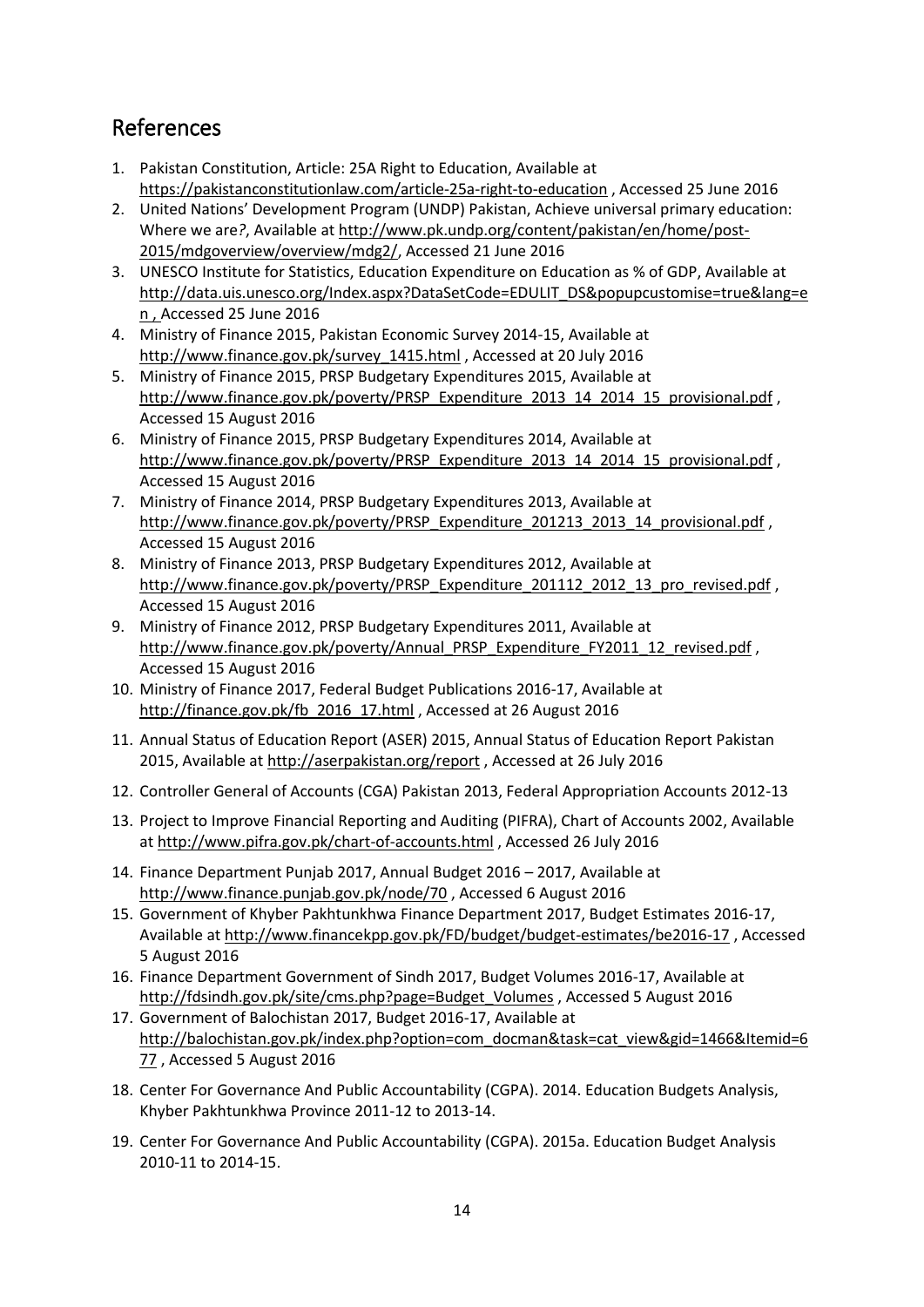- 20. Center For Governance And Public Accountability (CGPA). 2015b. Elementary and Secondary Education Budget Analysis (2011-12 to 2014-15).
- 21. Center For Peace And Development Initiatives (CPDI). Budget Transparency A case study of Punjab Development Budget FY 2014-15.
- 22. Center For Peace And Development Initiatives (CPDI). Budget Analysis District Jhelum 2011-12.
- 23. Center For Peace And Development Initiatives (CPDI). Following the School Paisa! Report IV District Jhang.
- 24. Center For Peace And Development Initiatives (CPDI). Following the School Paisa! Report IV District Toba Tek Singh.
- 25. Citizens Network For Budget Accountability. Assessment of Budget Making Process at District Level in KPK (2014-15).
- 26. Government of Pakistan, Ministry Of Education, Policy & Planning Wing 2007. Financing of Education in the Public Sector
- 27. Governmet of Pakistan 2015. Pakistan Education Statistics 2013-14. National Education Information Management System, Academy of Educational Planning and Management, Ministry of Federal Education and Professional Training, Government of Pakistan
- 28. GOP. 2014. Pakistan Education Statistics 2012-13. National Education Information Management System, Academy of Educational Planning and Management, Ministry of Federal Education and Professional Training, Government of Pakistan
- 29. Husain,F, Qasim, M.A, Sheikh, K.H. 2003. An Analysis of Public Expenditure on Education in Pakistan. *The Pakistan Development Review,* 42 10.
- 30. Pakistan Coalition for Education (PCE) 2015, Do Schools Get Money? 2015 Tracking School Council Grants, Available at [http://www.pcepak.org/en/phocadownload/Demo/Do%20Schools%20Get%20Money%202015.](http://www.pcepak.org/en/phocadownload/Demo/Do%20Schools%20Get%20Money%202015.pdf) [pdf](http://www.pcepak.org/en/phocadownload/Demo/Do%20Schools%20Get%20Money%202015.pdf), Accessed 4<sup>th</sup> August 2016.
- 31. Institute Of Social And Policy Sciences (I-SAPS). Education Data, Policy and Budget: Bridging Gaps.
- 32. institute Of Social And Policy Sciences (I-SAPS). 2010. Education Budget Analysis Five Districts of Southern Punjab.
- 33. Institute Of Social And Policy Sciences (I-SAPS). 2012a. Education Data and Budget Analysis of Dadu District.
- 34. Institute Of Social And Policy Sciences (I-SAPS). 2012b. Education Data and Budget Analysis of District Qambar Shahdadkot
- 35. Institute Of Social And Policy Sciences (I-SAPS). 2013a. Education Budget Tracking Significance & Techniques.
- 36. Institute Of Social And Policy Sciences (I-SAPS). 2013b. Right to Education, Financial Implications of Article 25-A: Case Study of Khyber Pakhtunkhwa. Islamabad, Pakistan.
- 37. Institute Of Social And Policy Sciences (I-SAPS). 2014. Public Financing of Education in Pakistan, Analysis of Federal, Provinical and District Budgets 2012-11 to 2014-15.
- 38. Khichi, M.K, Amin,A, Irfan, Y, Kakli,M.A, Piracha,Z.F, Zia M.A. 2016. Pakistan Education Statistics 2014-15. National Education Information Management System, Academy of Educational Planning and Management, Ministry of Federal Education and Professional Training, Government of Pakistan